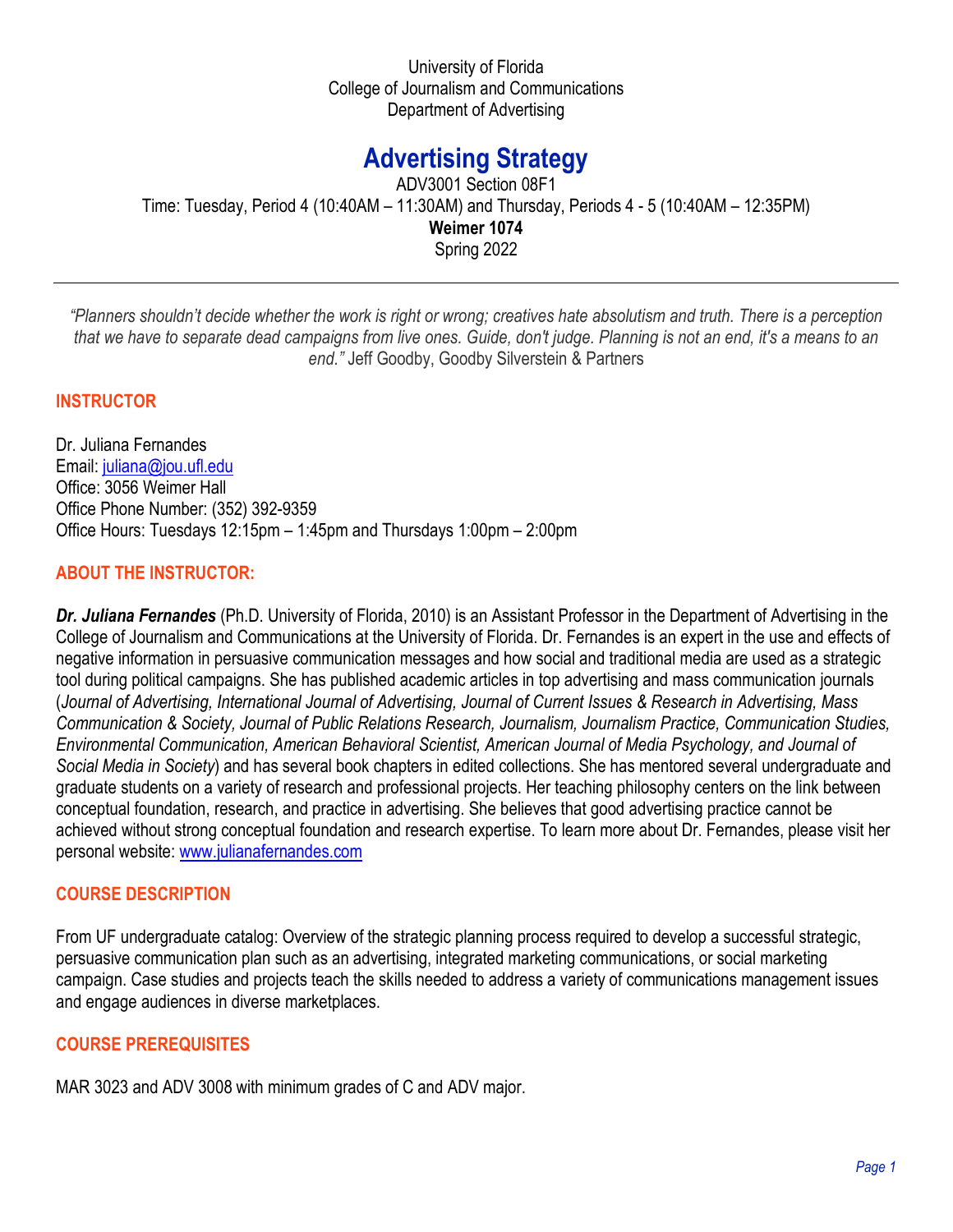# **COURSE LEARNING OBJECTIVES**

After taking this course, you should be able to:

- $\checkmark$  Develop strategic advertising plans, considering theoretical perspectives in consumer behavior, marketing, mass communication, and psychology
- $\checkmark$  Turn secondary and primary research findings into a campaign that is "on strategy"
- $\checkmark$  Tailor advertising strategies for diverse markets, considering regulatory and ethical practices in the industry
- $\checkmark$  Creatively and critically evaluate advertising strategies
- $\checkmark$  Write a creative brief, marketing plan, and strategic analysis for a brand, product, or service

# **REQUIRED TEXTBOOKS**

Kocek, C. (2013). *The practical pocket guide to account planning*. Austin, TX: Yellow Bird Press.

Steel, J. (1998). *Truth, lies, & advertising: The art of account planning*. New York, NY: John Wiley & Sons, Inc.

Additional required readings posted on Canvas.

# **RECOMMENDED MATERIALS**

*Advertising Age Advertising Week Media Week Wall Street Journal Media & Marketing Section New York Times Media & Advertising Section*

# **COURSE SCHEDULE (SUBJECT TO CHANGE)**

| <b>Week</b>                                       | Dayl | <b>Date</b> | <b>Topic</b>                            | <b>Readings</b>               | <b>Activities/Assignments Due</b>     |  |
|---------------------------------------------------|------|-------------|-----------------------------------------|-------------------------------|---------------------------------------|--|
| <b>WELCOME TO ADV3001!</b>                        |      |             |                                         |                               |                                       |  |
|                                                   | Th   | Jan 6       | Introduction and Syllabus               |                               |                                       |  |
| <b>MODULE 1: FUNDAMENTALS OF ACCOUNT PLANNING</b> |      |             |                                         |                               |                                       |  |
| 2                                                 |      | Jan 11      | Account Planning History and Practice   | 1. Steel, Chapter 2           |                                       |  |
|                                                   |      |             |                                         | 2. Kocek, pages 6 - 19        |                                       |  |
|                                                   |      |             |                                         | 3. What is account planning?, |                                       |  |
|                                                   |      |             |                                         | by APG                        |                                       |  |
|                                                   |      |             |                                         | 4. Account planning, by Ad    |                                       |  |
|                                                   |      |             |                                         | Age                           |                                       |  |
|                                                   | Th   | Jan 13      | How Account Planning Fits in a Campaign | 1. Steel, Chapter 1           | <b>Creative Brief Group Formation</b> |  |
|                                                   |      |             |                                         | 2. How to do account          |                                       |  |
|                                                   |      |             |                                         | planning - a simple           |                                       |  |
|                                                   |      |             |                                         | approach, by Mark Pollard     |                                       |  |
| 3                                                 |      | Jan 18      | <b>Situation Analysis</b>               | 1. Kocek, pages 126-138,      | Assignment 1 due @11:59pm             |  |
|                                                   |      |             |                                         | $81 - 90$                     |                                       |  |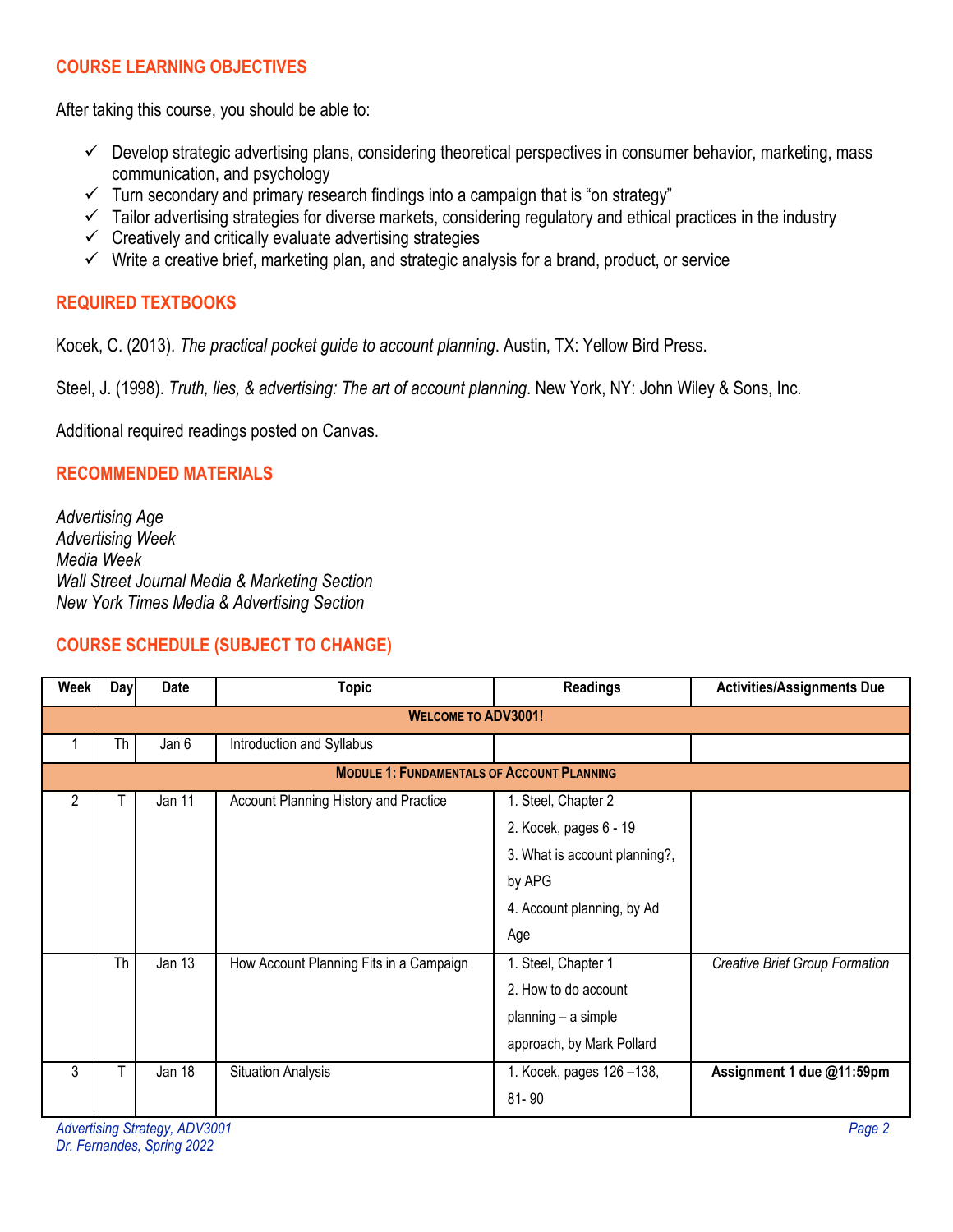|                                             | Th                                   | Jan 20            | Library Workshop + Social Media            |                                                               | <b>CB Section 1 Instructions</b> |  |  |
|---------------------------------------------|--------------------------------------|-------------------|--------------------------------------------|---------------------------------------------------------------|----------------------------------|--|--|
|                                             |                                      |                   | <b>Monitoring Tools</b>                    |                                                               |                                  |  |  |
| <b>MODULE 2: UNDERSTANDING THE CONSUMER</b> |                                      |                   |                                            |                                                               |                                  |  |  |
| 4                                           | Т                                    | <b>Jan 25</b>     | <b>Consumer Perceptions</b>                |                                                               |                                  |  |  |
|                                             | Th                                   | Jan 27            | Understanding the Consumer Mind-set        | 1. Steel, Chapter 3                                           |                                  |  |  |
|                                             |                                      |                   | Using Research, Part 1                     | 2. Kocek, pages 27 - 57                                       |                                  |  |  |
|                                             |                                      |                   |                                            | 3. Ethnographic Methods for                                   |                                  |  |  |
| 5                                           |                                      | Feb 1             | Understanding the Consumer Mind-set        | Advertising                                                   |                                  |  |  |
|                                             |                                      |                   | Using Research, Part 2                     |                                                               |                                  |  |  |
|                                             | Th                                   | Feb 3             | In-class Creative Brief Work Session 1     |                                                               | <b>CB Section 2 Instructions</b> |  |  |
|                                             |                                      |                   |                                            |                                                               | Assignment 2 due @11:59pm        |  |  |
| 6                                           | T                                    | Feb 8             | Review/Study Day for Exam 1                | <b>Study Guide</b>                                            |                                  |  |  |
|                                             | <b>Th</b>                            | Feb 10            | Exam 1                                     |                                                               | Exam 1 Content:                  |  |  |
|                                             |                                      |                   |                                            |                                                               | Module 1 and 2                   |  |  |
|                                             | <b>MODULE 3: DEVELOPING INSIGHTS</b> |                   |                                            |                                                               |                                  |  |  |
| 7                                           |                                      | Feb 15            | Developing Insights, Part 1                | 1. Cases:                                                     | <b>Creative Brief Section 1</b>  |  |  |
|                                             |                                      |                   |                                            | -Baby Carrots                                                 | due @11:59PM                     |  |  |
|                                             | Th                                   | Feb 17            | Developing Insights, Part 2                | -NY Public Library                                            |                                  |  |  |
|                                             |                                      |                   |                                            | -Microsoft                                                    |                                  |  |  |
|                                             |                                      |                   | <b>MODULE 4: TARGET SEGMENTATION</b>       |                                                               |                                  |  |  |
| 8                                           | Т                                    | Feb <sub>22</sub> | Segmenting the Target Market               | 1. Kocek, pages 110 - 119                                     |                                  |  |  |
|                                             |                                      |                   |                                            | 2. Finding Your Audience                                      |                                  |  |  |
|                                             |                                      |                   |                                            | <b>Through Market</b>                                         |                                  |  |  |
|                                             |                                      |                   |                                            | Segmentation                                                  |                                  |  |  |
|                                             |                                      |                   | <b>MODULE 5: UNDERSTANDING THE BRAND</b>   |                                                               |                                  |  |  |
|                                             | Th                                   | Feb 24            | <b>Brand Positioning &amp; Personality</b> | 1. Kocek, pages 100 - 109                                     | Assignment 3 due @11:59PM        |  |  |
| 9                                           | T                                    | Mar 1             | <b>Brand Essence</b>                       |                                                               |                                  |  |  |
|                                             | Th                                   | Mar 3             | In-class Creative Brief Work Session 2     |                                                               | CB Section 3 Instructions        |  |  |
| 10                                          | T                                    | Mar 8             | <b>Spring Break</b>                        | <b>NO CLASS</b>                                               |                                  |  |  |
|                                             | <b>Th</b>                            | <b>Mar 10</b>     | <b>Spring Break</b>                        |                                                               |                                  |  |  |
| 11                                          | Τ                                    | <b>Mar 15</b>     | Review/Study Day for Exam 2                | <b>Study Guide</b>                                            |                                  |  |  |
|                                             | Th                                   | Mar 17            | Exam 2                                     |                                                               | Exam 2 Content:                  |  |  |
|                                             |                                      |                   |                                            |                                                               | <b>Modules 3, 4 &amp; 5</b>      |  |  |
|                                             |                                      |                   |                                            | <b>MODULE 6: THE BIG IDEA, CREATIVE BRIEF, AND EVALUATION</b> |                                  |  |  |
| 12                                          | т                                    | Mar 22            | What Is a Big Idea?                        | 1. Steel, Chapter 4                                           | <b>Creative Brief Section 2</b>  |  |  |
|                                             |                                      |                   |                                            | 2. Kocek, pages 66 - 70                                       | due @11:59PM                     |  |  |
|                                             |                                      |                   |                                            | 3. What's the Big Idea, by Ad                                 |                                  |  |  |
|                                             |                                      |                   |                                            |                                                               |                                  |  |  |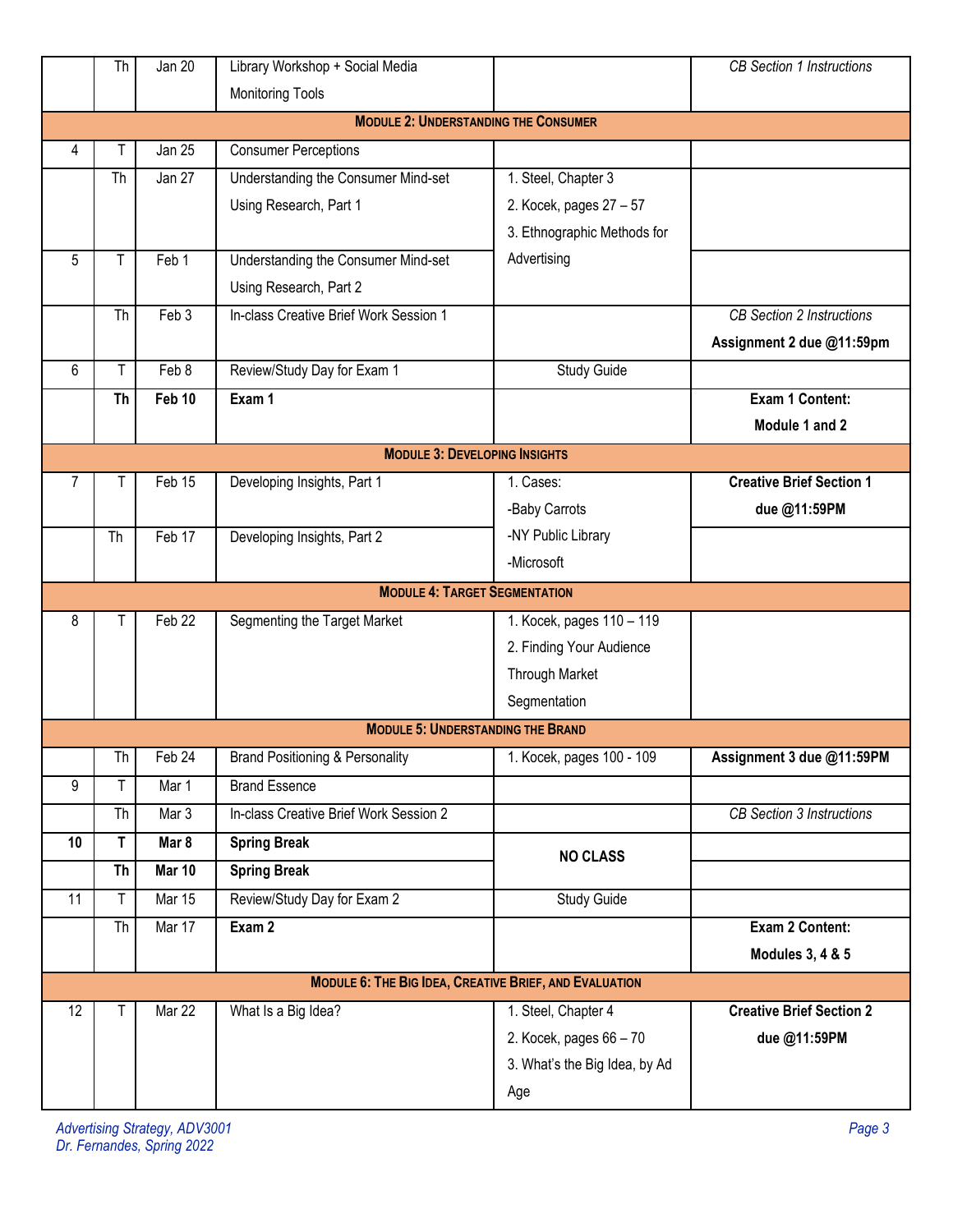|    | Th        | Mar 24 | AAA Conference                         |                            |                                  |
|----|-----------|--------|----------------------------------------|----------------------------|----------------------------------|
|    |           |        | Creative Brief Work Session 3          |                            |                                  |
| 13 | T         | Mar 29 | What's in a Creative Brief?, Part 1    | 1. Steel, Chapter 5        | <b>CB</b> Section 4 Instructions |
|    |           |        |                                        | 2. Kocek, pages 59 - 65    |                                  |
|    |           |        |                                        | 3. Examples of Briefs      |                                  |
|    | <b>Th</b> | Mar 31 | What's in a Creative Brief?, Part 2    | 1. Steel, Chapters 6 and 7 |                                  |
|    |           |        | Campaign Evaluation                    | 2. Kocek, pages 72 - 80    |                                  |
| 14 | T         | Apr 5  | Review/Study Day for Exam 3            | Study Guide                | <b>Creative Brief Section 3</b>  |
|    |           |        |                                        |                            | due @11:59PM                     |
|    | Th        | Apr 7  | Exam 3                                 |                            | Exam 3 Content:                  |
|    |           |        |                                        |                            | Module 6                         |
| 15 | T         | Apr 12 | In-class Creative Brief Work Session 4 |                            |                                  |
|    | <b>Th</b> | Apr 14 | Presentation Day 1                     |                            |                                  |
| 16 | T.        | Apr 19 | Presentation Day 2                     |                            | <b>Creative Brief Section 4</b>  |
|    |           |        |                                        |                            | due @11:59PM                     |

# **ATTENDANCE AND MAKE-UP POLICY**

*Attendance Policy:* Attendance will be taken each class. If you miss a class, you are responsible for getting class materials and finding out about in-class announcements. It is your responsibility to contact the instructor about what was discussed in class when you were absent. You may have two unexcused absences with no penalty to your grade. Absences will be considered unexcused unless (a) you speak with the instructor BEFORE the absence and provide justification and/or documentation, or (b) you provide written (e.g. medical, legal, or academic) documentation AFTER the absence (you will have one week to provide the instructor with pertinent documentation).

*Make-up Policy:* If you miss an exam or activity without a written excuse provided in advance or documentation after an illness or other emergency, you will receive no credit (zero) for that exam/activity. Make-up exams/activities are subject to be in a different format from regular exams/activities and might be worth a different number of points. Acceptable reasons for absence from or failure to participate in class include illness, serious family emergencies, special curricular requirements (e.g., judging trips, field trips, professional conferences), military obligation, severe weather conditions, religious holidays, and participation in official university activities such as music performances, athletic competition, or debate. Absences from class for court-imposed legal obligations (e.g., jury duty or subpoena) must be excused. Other reasons also may be approved at the instructor's discretion.

#### **CLASS DEMEANOR**

*Electronic communication:* This class relies on electronic communication. All course materials will be posted on Canvas. Students are required to check for emails and postings at least twice weekly prior to class sessions. It is the student's responsibility to check for messages and postings on Canvas.

*Late work policy:* You need to turn in your assignments and projects on time. Each additional day late will result in 5% off your grade for that assignment.

*Lateness:* Please arrive on time for class. Arriving late to class is EXTREMELY disruptive to the instructor and your classmates. Please be considerate.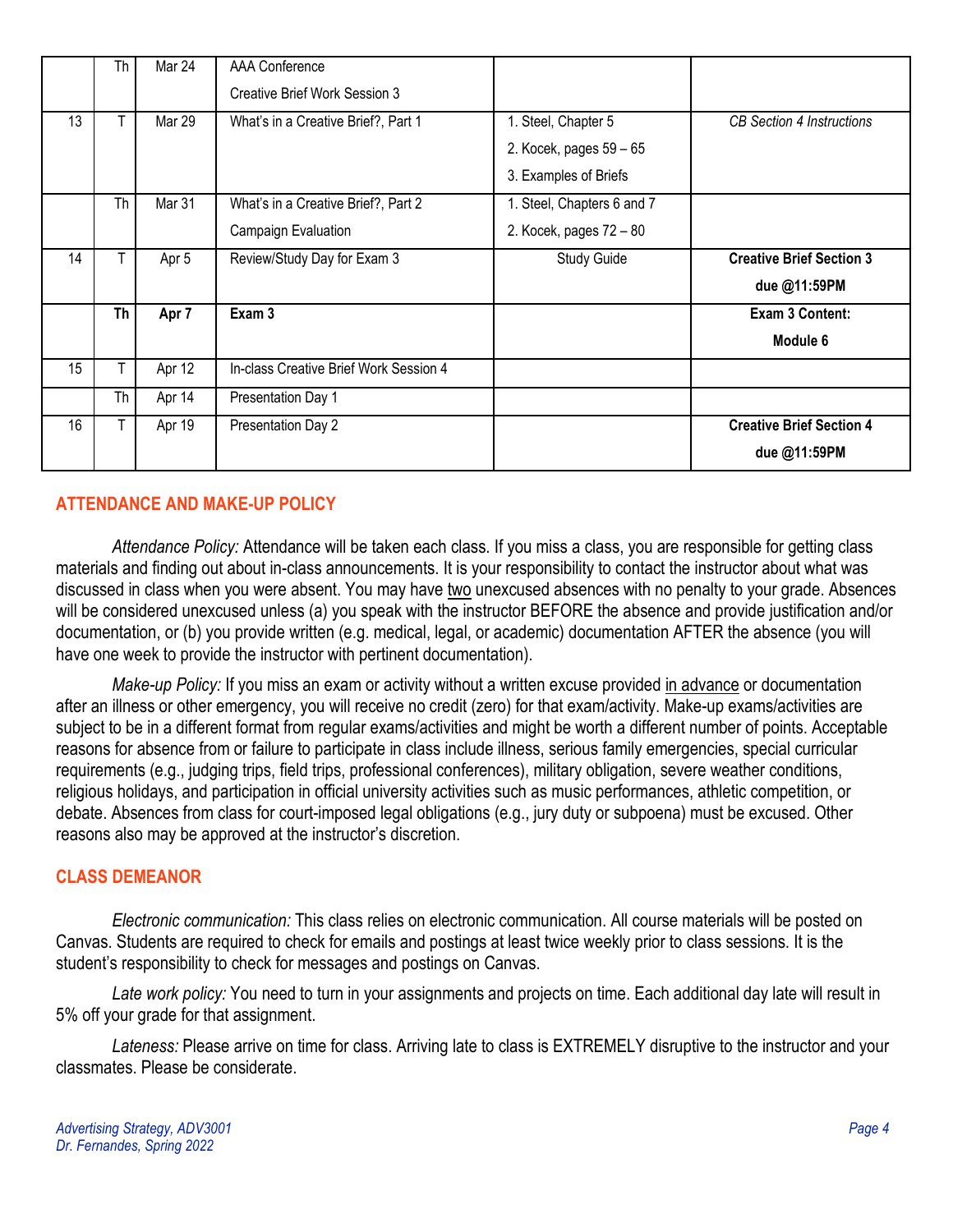*Discussing ideas:* Part of the learning process is sharing different points of view and discussing interesting topics. Therefore, you are encouraged and expected to participate on a regular basis. This means regular attendance is important. In this class, you always have the right to disagree with the instructor or your peers, as long as it is done in a civilized manner. However, respect for the views of the instructor and your classmates are mandatory. I will not accept behavior that makes others in the class feel inferior or uncomfortable.

*Participation:* Class participation is very important - it enhances your learning experience and makes it easier to understand concepts, study for exams, and complete assignments effectively. Make sure you read the assigned materials and be ready to engage in group discussion, to share your ideas, and to ask questions. I strongly encourage questions, comments, and the sharing of ideas as they relate to course material.

*Office hours:* If you have concerns about your performance in the class as the semester progresses, please do not hesitate to talk to me during my office hours. You can also email me to set up an appointment if the office hours do not fit into your schedule. Do not wait until the end of the semester to ask for help or to explain unusual circumstances that have affected your grade. At that point, it will be too late.

| <b>Assignment</b>                      | <b>Points</b> | %     |
|----------------------------------------|---------------|-------|
| Exams                                  | 180           | 45    |
| Exam 1                                 | 60            | 15    |
| Exam 2                                 | 60            | 15    |
| Exam 3                                 | 60            | 15    |
| Creative Brief Project                 | 150           | 37.5  |
| Section 1: Situation Analysis + SWOT   | 40            | 10    |
| Section 2: Consumer/Brand Research     | 40            | 10    |
| Section 3: Big Idea, IMC, & Evaluation | 30            | 7.5   |
| Section 4: CB & Presentation           | 40            | 10    |
| Assignments                            | 45            | 11.25 |
| Assignment 1                           | 15            | 3.75  |
| Assignment 2                           | 15            | 3.75  |
| Assignment 3                           | 15            | 3.75  |
| Attendance                             | 15            | 3.75  |
| Participation                          | 10            | 2.5   |
| Total                                  | 400           | 100%  |

# **EVALUATION OF GRADES**

Students are expected to prepare thoroughly for class by reading assigned materials prior to class, to participate actively in class discussions, and to complete the assigned tasks. These activities should be completed on time and in a professional manner. Except for exams, all assignments will be submitted online via Canvas. The final grade is computed as follows:

a) *Exams (180 points):* The course will include three in-class closed-book exams. Each exam is worth 60 points towards the student's final grade in the course. The exams will cover material from the textbook, class discussions and presentations, and any other additional material used in class. The format of the exams will consist of a mix of multiple-choice, true-false, and/or short essay questions. The exams are not cumulative. A study guide will be posted online. Make-up exams will not be given unless extenuating circumstances are present, and documentation is provided. If that rare case should occur, the make-up exam will be administered at the instructor's discretion.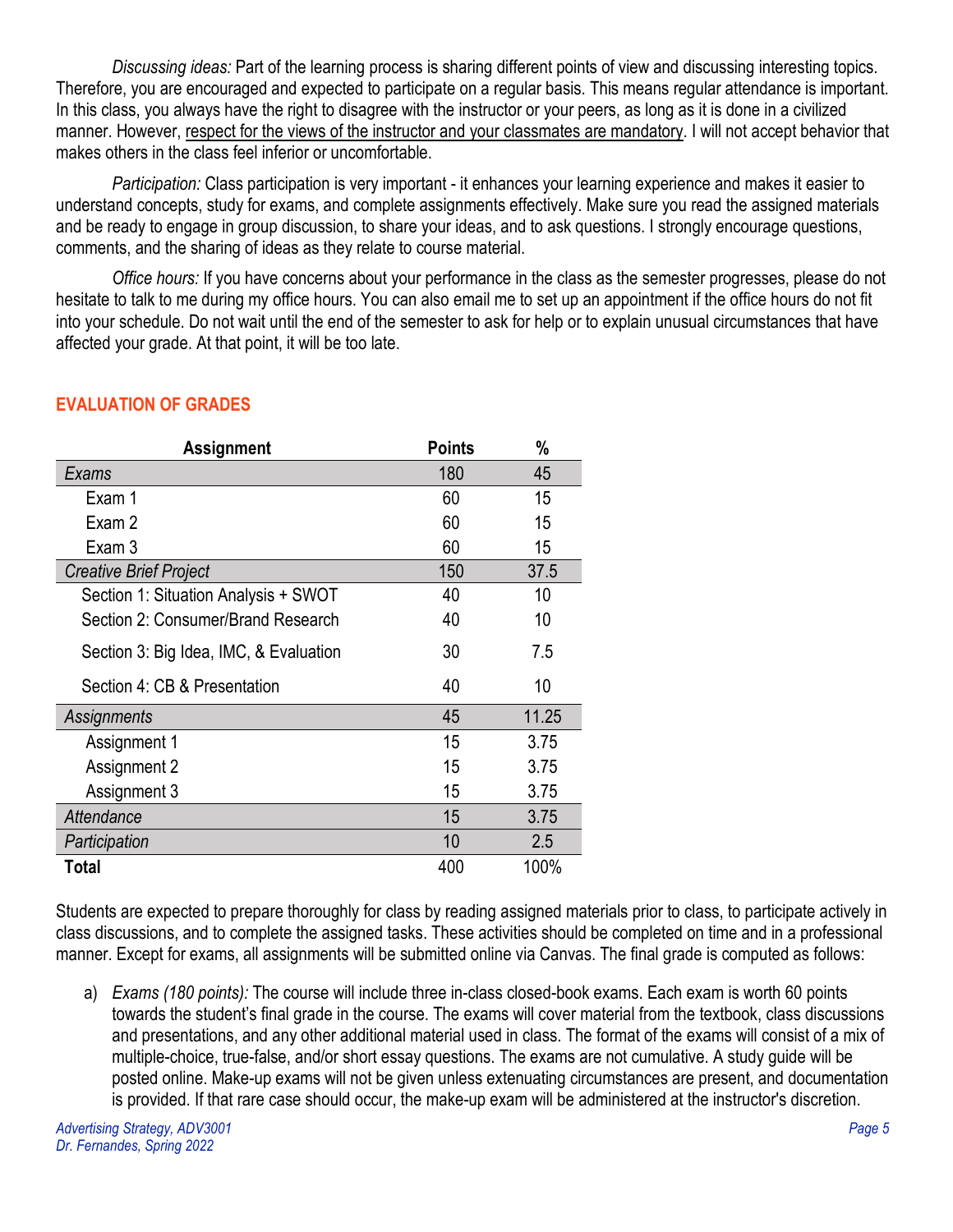- b) *Creative Brief Project (150 points)*: You will work in teams of 3 students throughout the semester to develop a creative brief for a brand. Students will choose one of three brands (TBA) to work with during the semester. This project will consist of four sections due at different points during the semester: (1) a situation analysis + SWOT, (2) consumer and brand research, (3) big idea definition and rationale, IMC strategies, and evaluation, and (4) the creative brief itself and a presentation. All sections of the Creative Brief will be submitted via Canvas. The purpose of the projects is to deepen book-learning by putting it into practice. Additional details about these projects will be given as the semester progresses.
- c) *Assignments (45 points):* Three assignments will be assigned throughout the semester to help you engage with the content, as well as apply the concepts learned. Assignments should be submitted via Canvas.
- d) *Attendance (15 points):* Please refer to the Attendance Policy section of this syllabus.
- e) *Participation (10 points):* Please refer to the Class Demeanor section of this syllabus.
- f) *In-class Activities:* There will be several in-class activities throughout the semester. These activities will not have grades but may count toward your participation grade. Keep in mind that there are no make-ups for these activities as they will be completed in class.

| <b>Points Required</b> | %  | <b>Letter Grade</b> | <b>Grade Points</b> |
|------------------------|----|---------------------|---------------------|
| 376                    | 94 | A                   | 4.00                |
| 360                    | 90 | A-                  | 3.67                |
| 348                    | 87 | B+                  | 3.33                |
| 336                    | 84 | B                   | 3.00                |
| 320                    | 80 | В-                  | 2.67                |
| 308                    | 77 | C+                  | 2.33                |
| 296                    | 74 | С                   | 2.00                |
| 282                    | 70 | C-                  | 1.67                |
| 268                    | 67 | D+                  | 1.33                |
| 256                    | 64 | D                   | 1.00                |
| 244                    | 61 | D-                  | 0.67                |
| < 244                  |    | Е                   | 0.00                |

# **GRADING POLICY**

**Note:** There will be no rounding up of grades. For example, if you got a total of 359.50 points, you would receive a B+, not an A-. If you got a total of 319.80, you would receive a C+, not a B-, and so forth. Complains or questions about grades should be done in writing within one week of receiving the grade. More information on grades and grading policies is here: <https://catalog.ufl/ugrad/current/regulations/info/grades.aspx>

# **STUDENTS REQUIRING ACCOMMODATIONS**

Students with disabilities requesting accommodations should first register with the Disability Resource Center (352-392- 8565, www.dso.ufl.edu/drc/) by providing appropriate documentation. Once registered, students will receive an accommodation letter which must be presented to the instructor when requesting accommodation. Students with disabilities should follow this procedure as early as possible in the semester.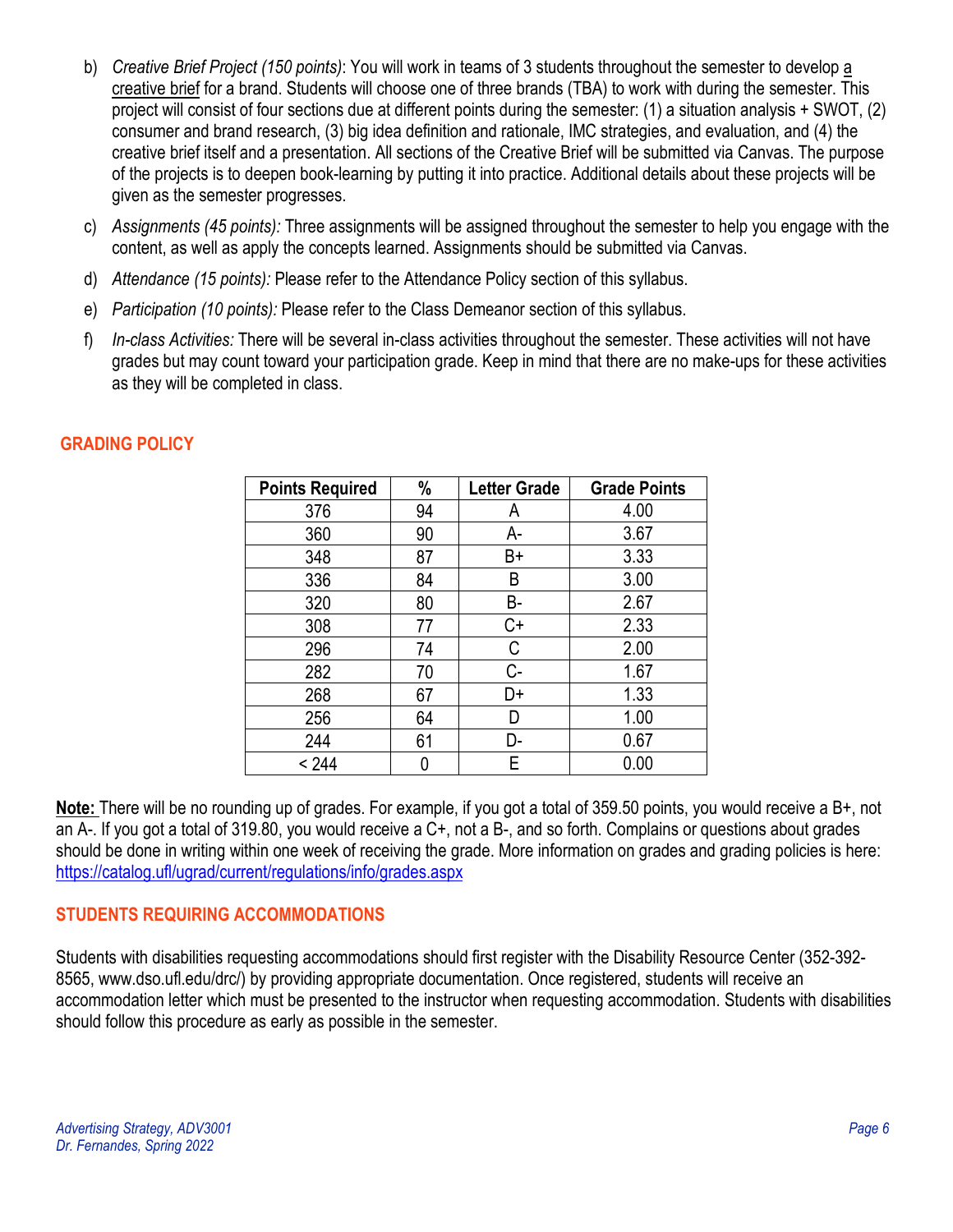## **COURSE EVALUATION**

Students are expected to provide feedback on the quality of instruction in this course by completing online evaluations at [https://evaluations.ufl.edu.](https://evaluations.ufl.edu/) Evaluations are typically open during the last two or three weeks of the semester, but students will be given specific times when they are open. Summary results of these assessments are available to students at [https://evaluations.ufl.edu/results.](https://evaluations.ufl.edu/results)

# **UNIVERSITY HONESTY POLICY**

UF students are bound by The Honor Pledge which states, "We, the members of the University of Florida community, pledge to hold ourselves and our peers to the highest standards of honor and integrity by abiding by the Honor Code. On all work submitted for credit by students at the University of Florida, the following pledge is either required or implied: "On my honor, I have neither given nor received unauthorized aid in doing this assignment." The Honor Code (https://www.dso.ufl.edu/sccr/process/studentconduct-honor-code/) specifies a number of behaviors that are in violation of this code and the possible sanctions. Furthermore, you are obligated to report any condition that facilitates academic misconduct to appropriate personnel. If you have any questions or concerns, please consult with the instructor or TAs in this class.

### **RELIGIOUS HOLY DAYS POLICY**

At the University of Florida, students and faculty work together to allow students the opportunity to observe the holy days of their faith. A student should inform the faculty member of the religious observances of their faith that will conflict with class attendance, with tests or examinations, or with other class activities prior to the class or occurrence of that test or activity. The faculty member is then obligated to accommodate that particular student's religious observances. Because students represent a myriad of cultures and many faiths, the University of Florida is not able to assure that scheduled academic activities do not conflict with the holy days of all religious groups. Accordingly, individual students should make their need for an excused absence known in advance of the scheduled activities.

The Florida Board of Education and state law govern university policy regarding observance of religious holidays.

The following guidelines apply:

- Students, upon prior notification to their instructors, shall be excused from class or other scheduled academic activity to observe a religious holy day of their faith.
- Students shall be permitted a reasonable amount of time to make up the material or activities covered in their absence.
- Students shall not be penalized due to absence from class or other scheduled academic activity because of religious observances.

### **IN-CLASS RECORDING POLICY**

Students are allowed to record video or audio of class lectures. However, the purposes for which these recordings may be used are strictly controlled. The only allowable purposes are (1) for personal educational use, (2) in connection with a complaint to the university, or (3) as evidence in, or in preparation for, a criminal or civil proceeding. All other purposes are prohibited. Specifically, students may not publish recorded lectures without the written consent of the instructor. A "class lecture" is an educational presentation intended to inform or teach enrolled students about a particular subject, including any instructor-led discussions that form part of the presentation, and delivered by any instructor hired or appointed by the University, or by a guest instructor, as part of a University of Florida course.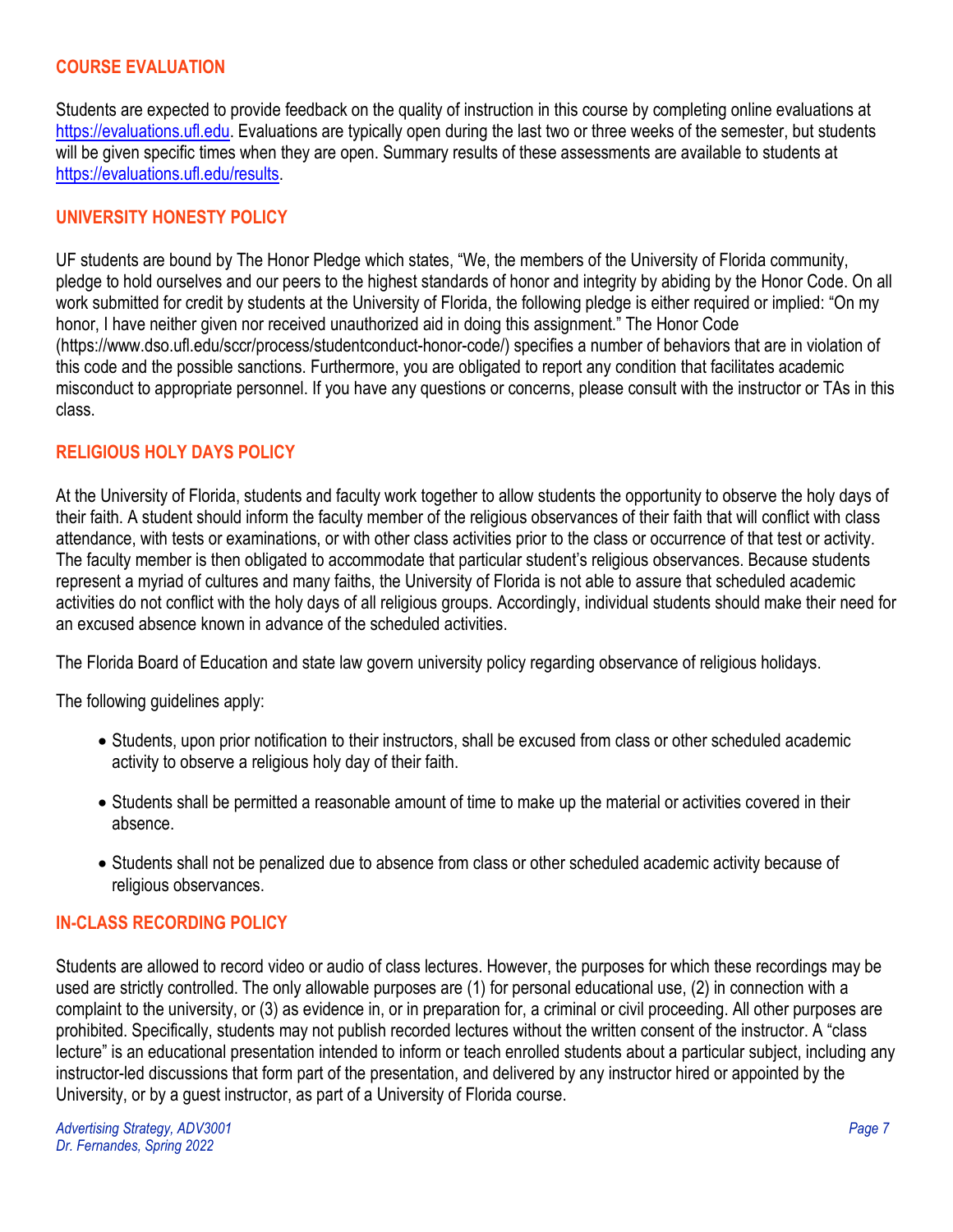A class lecture does not include lab sessions, student presentations, clinical presentations such as patient history, academic exercises involving solely student participation, assessments (quizzes, tests, exams), field trips, private conversations between students in the class or between a student and the faculty or lecturer during a class session.

Publication without permission of the instructor is prohibited. To "publish" means to share, transmit, circulate, distribute, or provide access to a recording, regardless of format or medium, to another person (or persons), including but not limited to another student within the same class section. Additionally, a recording, or transcript of a recording, is considered published if it is posted on or uploaded to, in whole or in part, any media platform, including but not limited to social media, book, magazine, newspaper, leaflet, or third party note/tutoring services. A student who publishes a recording without written consent may be subject to a civil cause of action instituted by a person injured by the publication and/or discipline under UF Regulation 4.040 Student Honor Code and Student Conduct Code.

### **SOFTWARE USE**

All faculty, staff, and students of the University are required and expected to obey the laws and legal agreements governing software use. Failure to do so can lead to monetary damages and/or criminal penalties for the individual violator. Because such violations are also against University policies and rules, disciplinary action will be taken as appropriate. We, the members of the University of Florida community, pledge to uphold ourselves and our peers to the highest standards of honesty and integrity.

# **STUDENT PRIVACY**

There are federal laws protecting your privacy with regards to grades earned in courses and on individual assignments. For more information, please see: <http://registrar.ufl.edu/catalog0910/policies/regulationferpa.html>

# **CAMPUS RESOURCES**

# *Health and Wellness*

## **U Matter, We Care:**

If you or a friend is in distress, please contact umatter@ufl.edu or 352 392-1575 so that a team member can reach out to the student.

**Counseling and Wellness Center:** [http://www.counseling.ufl.edu/cwc,](http://www.counseling.ufl.edu/cwc) and 392-1575; and the University Police Department: 392-1111 or 9-1-1 for emergencies.

**Sexual Assault Recovery Services (SARS)**  Student Health Care Center, 392-1161.

**University Police Department** at 392-1111 (or 9-1-1 for emergencies), or [http://www.police.ufl.edu/.](http://www.police.ufl.edu/)

### *Academic Resources*

**E-learning technical support**, 352-392-4357 (select option 2) or e-mail to Learning-support@ufl.edu. [https://lss.at.ufl.edu/help.shtml.](https://lss.at.ufl.edu/help.shtml)

**Career Resource Center**, Reitz Union, 392-1601. Career assistance and counseling. [https://www.crc.ufl.edu/.](https://www.crc.ufl.edu/)